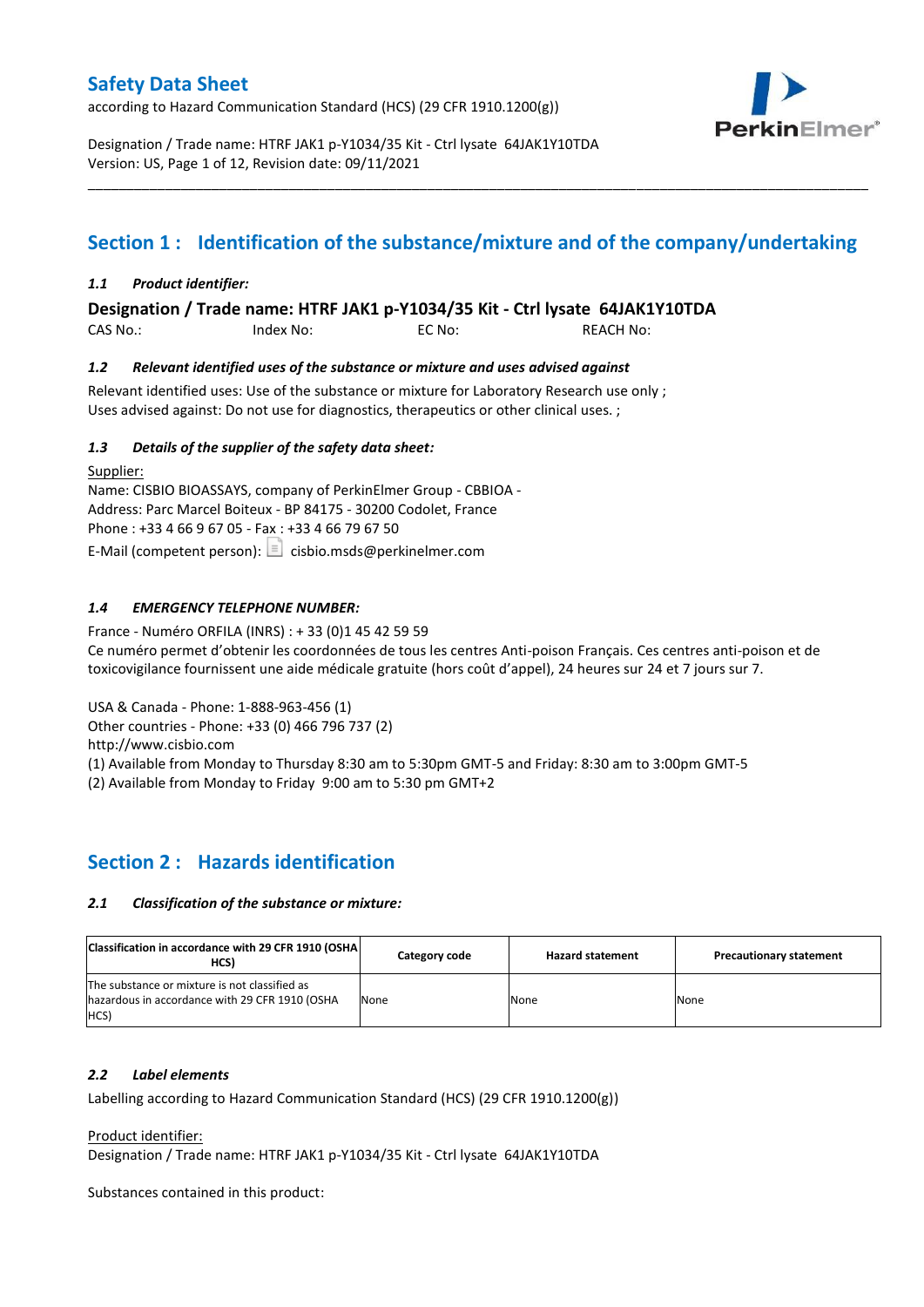according to Hazard Communication Standard (HCS) (29 CFR 1910.1200(g))

Designation / Trade name: HTRF JAK1 p-Y1034/35 Kit - Ctrl lysate 64JAK1Y10TDA Version: US, Page 2 of 12, Revision date: 09/11/2021



Hazard pictograms

Signal word:

Hazard and precautionary statements:

#### *2.3 Other hazards*

The mixture does not contain substances classified as 'Substances of Very High Concern' (SVHC) >= 0.1% published by the European CHemicals Agency (ECHA) under article 57 of REACH. The mixture satisfies neither the PBT nor the vPvB criteria for mixtures in accordance with annexe XIII of the REACH regulations EC 1907/2006. ;

\_\_\_\_\_\_\_\_\_\_\_\_\_\_\_\_\_\_\_\_\_\_\_\_\_\_\_\_\_\_\_\_\_\_\_\_\_\_\_\_\_\_\_\_\_\_\_\_\_\_\_\_\_\_\_\_\_\_\_\_\_\_\_\_\_\_\_\_\_\_\_\_\_\_\_\_\_\_\_\_\_\_\_\_\_\_\_\_\_\_\_\_\_\_\_\_\_\_\_\_\_

Adverse human health effects: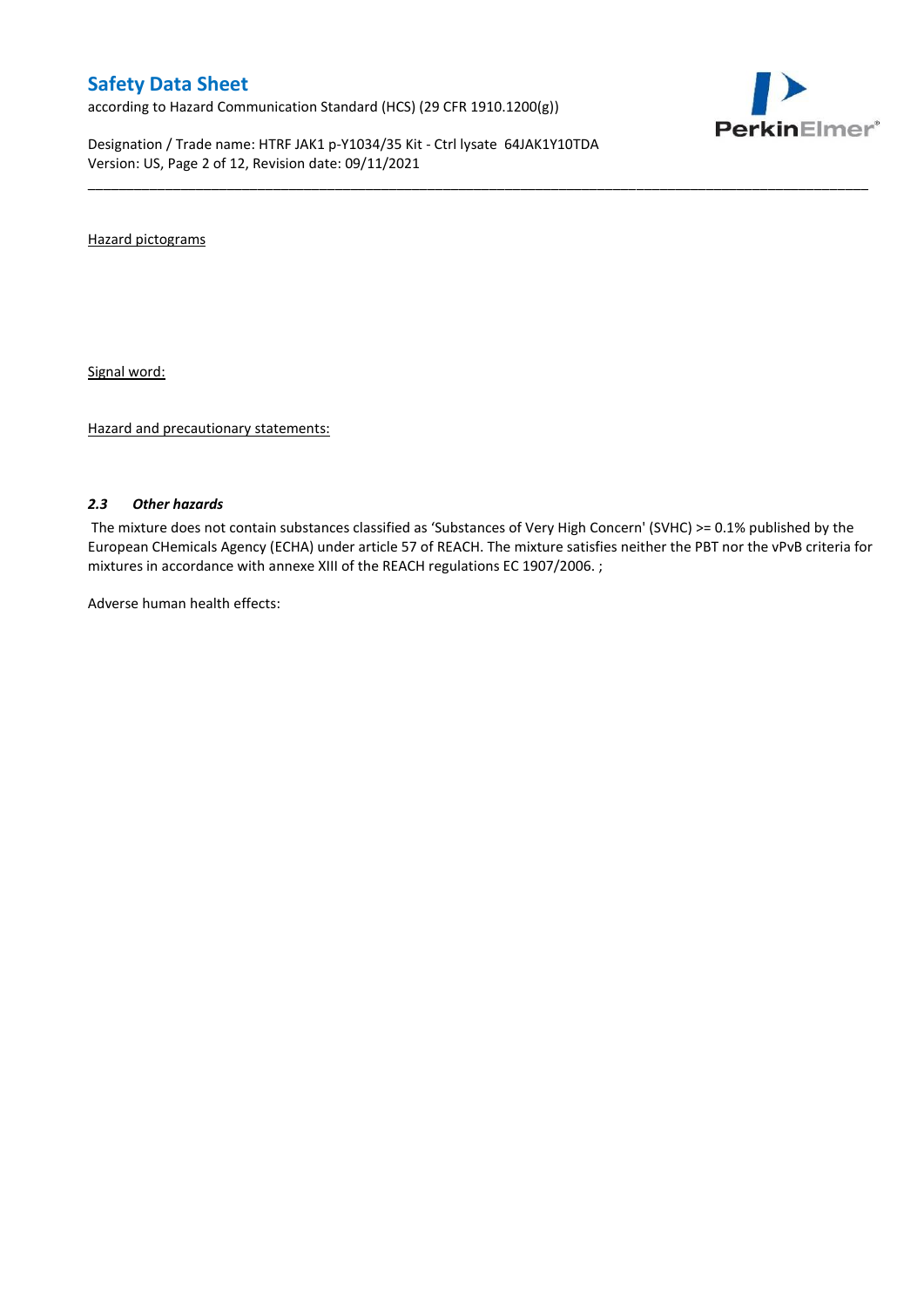according to Hazard Communication Standard (HCS) (29 CFR 1910.1200(g))



Designation / Trade name: HTRF JAK1 p-Y1034/35 Kit - Ctrl lysate 64JAK1Y10TDA Version: US, Page 3 of 12, Revision date: 09/11/2021

### **Section 3 : Composition/information on ingredients**

### *3.2 Mixtures*

Hazardous ingredients:

| Substance name                | CAS n°     | lndex n° | EC n°     | Classification in accordance with 29 CFR  <br><b>1910 (OSHA HCS)</b> | Concentration<br>(%) | <b>SCL</b> | M-factor |
|-------------------------------|------------|----------|-----------|----------------------------------------------------------------------|----------------------|------------|----------|
| trisodium<br>tetraoxovanadate | 13721-39-6 |          | 237-287-9 | Acute toxicity - Acute Tox. 4 - H302 - Oral                          | < 25%                |            |          |

\_\_\_\_\_\_\_\_\_\_\_\_\_\_\_\_\_\_\_\_\_\_\_\_\_\_\_\_\_\_\_\_\_\_\_\_\_\_\_\_\_\_\_\_\_\_\_\_\_\_\_\_\_\_\_\_\_\_\_\_\_\_\_\_\_\_\_\_\_\_\_\_\_\_\_\_\_\_\_\_\_\_\_\_\_\_\_\_\_\_\_\_\_\_\_\_\_\_\_\_\_

Additional information:

Full text of H- and EUH-phrases: see SECTION 16.

### **Section 4 : First aid measures**

#### *4.1 Description of first aid measures*

**General information**: Do not leave affected person unattended. ;

**Following inhalation**: In case of respiratory tract irritation, consult a physician. ;

**Following skin contact**:After contact with skin, wash immediately with water ;

**Following eye contact**: After contact with the eyes, rinse with water with the eyelids open for a sufficient length of time,

then consult an ophthalmologist immediately. ;

**Following ingestion**: Do NOT induce vomiting. ;

**Self-protection of the first aider**:

### *4.2 Most important symptoms and effects, both acute and delayed*

Symptoms: No known symptoms to date. ; Effects:

### *4.3 Indication of any immediate medical attention and special treatment needed*

Notes for the doctor:

### **Section 5 : Firefighting measures**

#### *5.1 Extinguishing media:*

Suitable extinguishing media: This product is not flammable. Use extinguishing agent suitable for type of surrounding fire ;

### *5.2 Special hazards arising from the substance or mixture*

Hazardous combustion products: /

### *5.3 Advice for fire-fighters*

Wear Protective clothing. ; Additional information: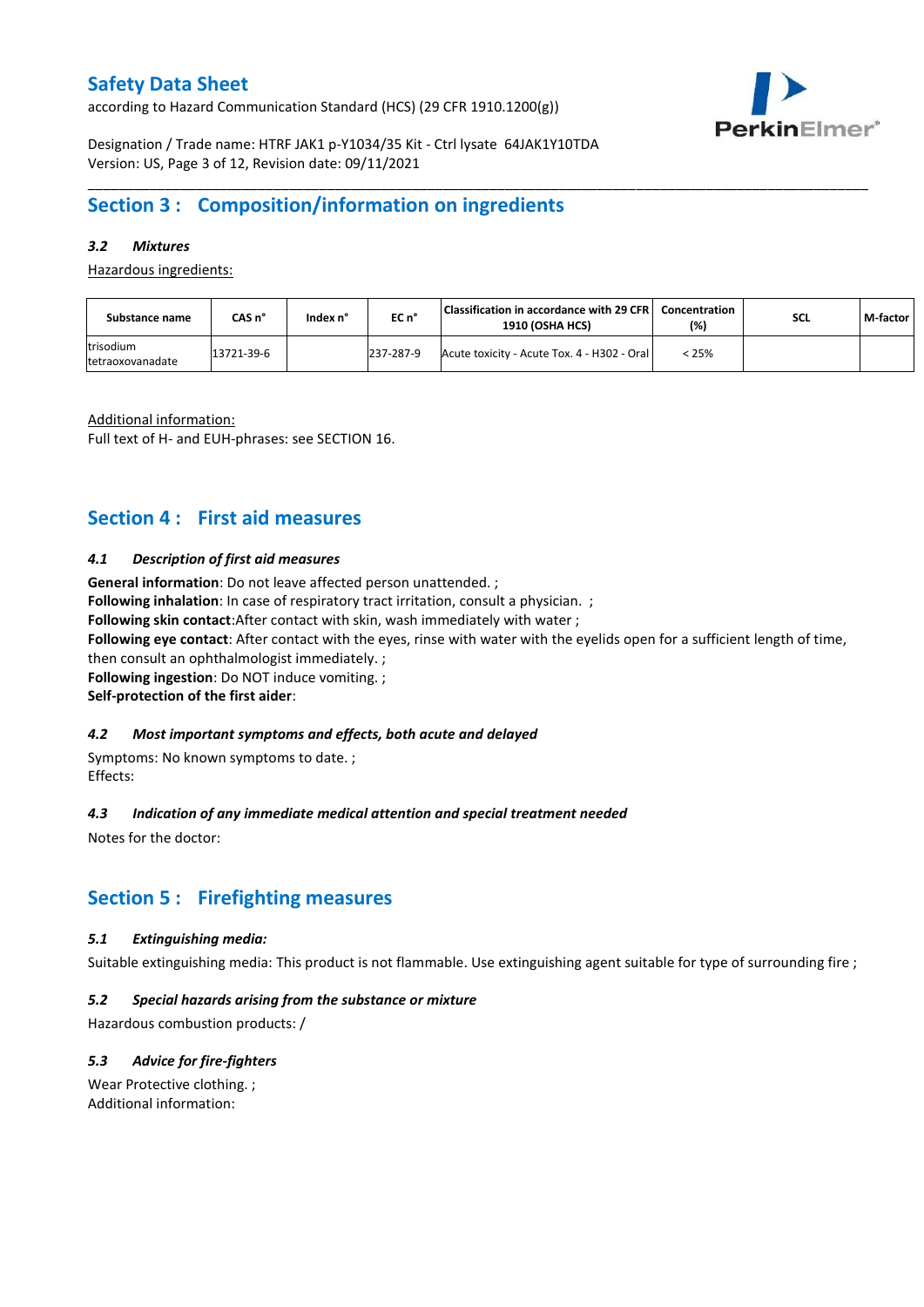according to Hazard Communication Standard (HCS) (29 CFR 1910.1200(g))

PerkinElmer®

Designation / Trade name: HTRF JAK1 p-Y1034/35 Kit - Ctrl lysate 64JAK1Y10TDA Version: US, Page 4 of 12, Revision date: 09/11/2021

\_\_\_\_\_\_\_\_\_\_\_\_\_\_\_\_\_\_\_\_\_\_\_\_\_\_\_\_\_\_\_\_\_\_\_\_\_\_\_\_\_\_\_\_\_\_\_\_\_\_\_\_\_\_\_\_\_\_\_\_\_\_\_\_\_\_\_\_\_\_\_\_\_\_\_\_\_\_\_\_\_\_\_\_\_\_\_\_\_\_\_\_\_\_\_\_\_\_\_\_\_

### **Section 6 : Accidental release measures**

#### *6.1 Personal precautions, protective equipment and emergency procedures*

Emergency procedures: Provide adequate ventilation. ;

#### *6.2 Environmental precautions*

Do not allow to enter into surface water or drains. ;

#### *6.3 Methods and material for containment and cleaning up*

For cleaning up: Suitable material for taking up: Absorbing material, organic ; Other information:

#### *6.4 Reference to other sections*

Additional information:

# **Section 7 : Handling and storage**

### *7.1 Precautions for safe handling*

Protective measures: Advice on safe handling: Avoid contact with skin, eyes and clothes. ; Fire preventions:

Do not eat, drink or smoke in areas where reagents are handled. ; Advice on general occupational hygiene: Handle in accordance with good industrial hygiene and safety practice ;

### *7.2 Conditions for safe storage, including any incompatibilities*

Requirements for storage rooms and vessels: Keep container tightly closed. ; Hints on storage assembly: Materials to avoid: Further information on storage conditions:

#### *7.3 Specific end uses:*

Recommendations on specific end uses: Observe technical data sheet. ;

# **Section 8 : Exposure controls/personal protection**

#### *8.1 Control parameters*

Preliminary remark:

### 8.1.1 Occupational exposure limits:

OSHA (USA)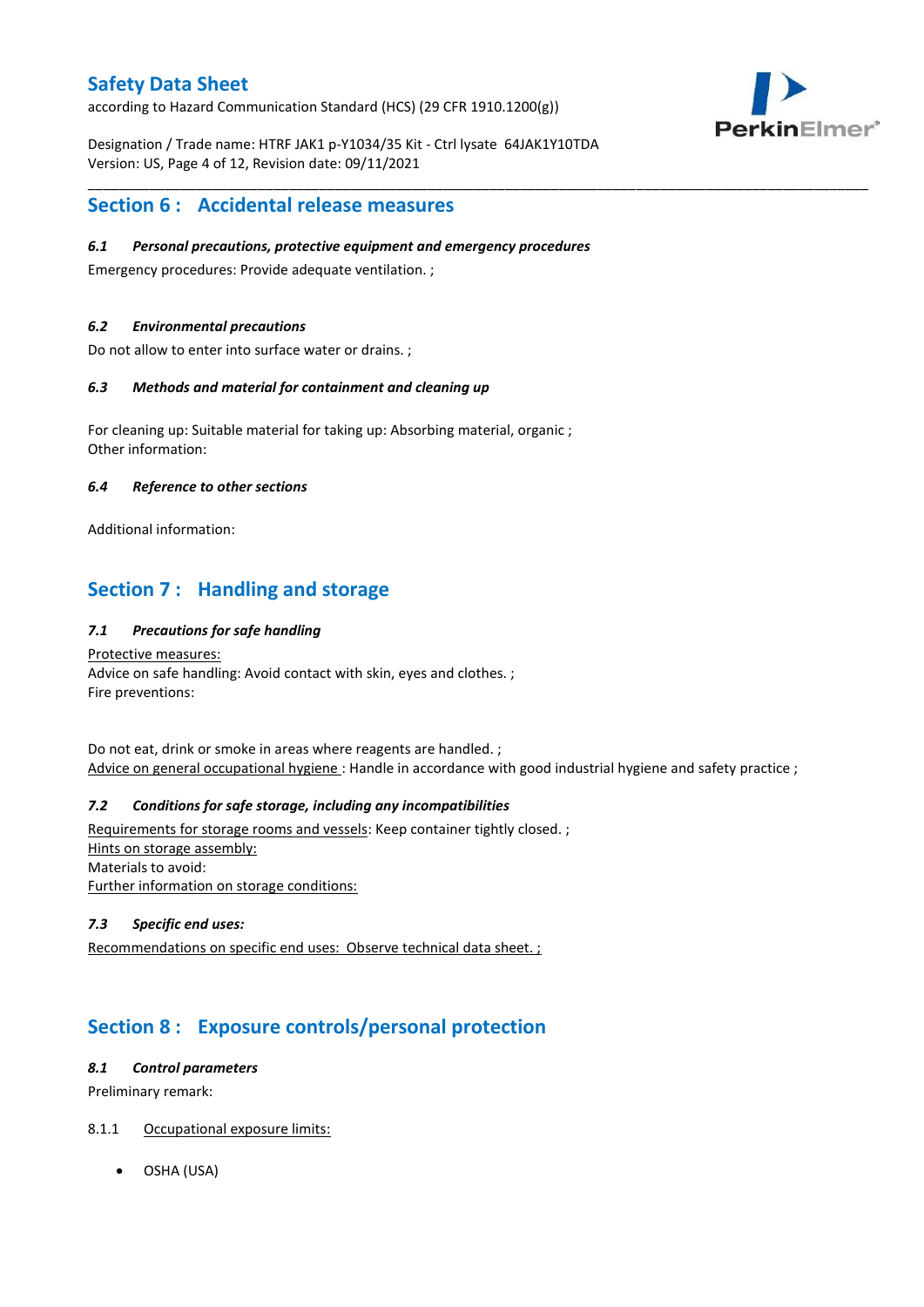according to Hazard Communication Standard (HCS) (29 CFR 1910.1200(g))



### Designation / Trade name: HTRF JAK1 p-Y1034/35 Kit - Ctrl lysate 64JAK1Y10TDA Version: US, Page 5 of 12, Revision date: 09/11/2021

| Source :                   |           |            |                                                                            | Occupational Safety and Health Administration (OSHA) Permissible Exposure Limits (PELS) from 29 CFR 1910.1000 |                                                                      |                                                                        |
|----------------------------|-----------|------------|----------------------------------------------------------------------------|---------------------------------------------------------------------------------------------------------------|----------------------------------------------------------------------|------------------------------------------------------------------------|
| Substance                  | EC-No.    | CAS-No     | <b>OSHA Permissible</b><br><b>Exposure Limit (PEL)</b><br>8-hour TWA (ppm) | <b>OSHA Permissible</b><br><b>Exposure Limit (PEL) 8-</b><br>hour TWA (mg/m3)                                 | <b>OSHA Permissible</b><br><b>Exposure Limit (PEL)</b><br>STEL (ppm) | <b>OSHA Permissible</b><br><b>Exposure Limit (PEL)</b><br>STEL (mg/m3) |
| 13721-39-6 / 237-<br>287-9 | 237-287-9 | 13721-39-6 |                                                                            |                                                                                                               |                                                                      | 0.05                                                                   |

| Source :                   | TRGS 903, November 2015, BAuA |               |             |           |  |  |  |  |  |
|----------------------------|-------------------------------|---------------|-------------|-----------|--|--|--|--|--|
| Substance                  | EC No.                        | <b>CAS No</b> | BGW (mg/m3) | BGW (ppm) |  |  |  |  |  |
| 13721-39-6 / 237-<br>287-9 | 237-287-9                     | 13721-39-6    |             |           |  |  |  |  |  |

### 8.1.2 DNEL/PNEC-values:

• DNEL worker

| Source:                                                                                       |        | <b>IGESTIS - substance database</b> |                                                 |                                                          |                                                             |                                                  |                                                         |                                   |                                                                                                 |
|-----------------------------------------------------------------------------------------------|--------|-------------------------------------|-------------------------------------------------|----------------------------------------------------------|-------------------------------------------------------------|--------------------------------------------------|---------------------------------------------------------|-----------------------------------|-------------------------------------------------------------------------------------------------|
| Substance                                                                                     | EC-No. | <b>CAS-No</b>                       | Acute - dermal.<br>local effects<br>(mg/kg/day) | Long-term $-$<br>dermal, local<br>effects<br>(mg/kg/day) | $Long-term -$<br>dermal.<br>systemic effects<br>(mg/kg/day) | Acute –<br>linhalation. local<br>effects (mg/m3) | $Acute -$<br>inhalation.<br>systemic effects<br>(mg/m3) | Long-term-<br>linhalation. locall | Long-term $-$<br>inhalation,<br>----' effects (mg/m3)  <sup>systemic effects</sup> 1<br>(mg/m3) |
| $\left  \frac{13721 \cdot 39 \cdot 6}{237 \cdot 287 \cdot 9} \right $ 13721-39-6<br>237-287-9 |        |                                     |                                                 |                                                          |                                                             |                                                  |                                                         |                                   |                                                                                                 |

#### • DNEL consumer

| Source:                   |        | <b>GESTIS</b> - substance database |                                                 |                                                          |                                                             |                                                  |                                                       |                                                     |                                                          |
|---------------------------|--------|------------------------------------|-------------------------------------------------|----------------------------------------------------------|-------------------------------------------------------------|--------------------------------------------------|-------------------------------------------------------|-----------------------------------------------------|----------------------------------------------------------|
| <b>Substance</b>          | EC No. | <b>CAS-No</b>                      | Acute - dermal.<br>local effects<br>(mg/kg/day) | Long-term $-$<br>dermal, local<br>effects<br>(mg/kg/day) | Long-term $-$<br>dermal,<br>systemic effects<br>(mg/kg/day) | Acute –<br>linhalation. local<br>effects (mg/m3) | Acute -<br>inhalation.<br>systemic effects<br>(mg/m3) | Long-term-<br>linhalation. local<br>effects (mg/m3) | Long-term-<br>inhalation.<br>systemic effects<br>(mg/m3) |
| 13721-39-6 /<br>237-287-9 |        | 237-287-9 13721-39-6               |                                                 |                                                          |                                                             |                                                  |                                                       |                                                     |                                                          |

### • PNEC

| Source:          | <b>INERIS</b>                   |               |            |  |              |  |                      |  |            |  |                      |                                                                                                                                    |  |
|------------------|---------------------------------|---------------|------------|--|--------------|--|----------------------|--|------------|--|----------------------|------------------------------------------------------------------------------------------------------------------------------------|--|
| <b>Substance</b> |                                 |               |            |  | PNEC AQUATIC |  |                      |  |            |  | <b>PNEC Sediment</b> |                                                                                                                                    |  |
|                  | EC-No.                          | <b>CAS-No</b> | freshwater |  | marine water |  | intermittent release |  | freshwater |  |                      |                                                                                                                                    |  |
|                  |                                 |               |            |  |              |  |                      |  |            |  |                      | marine water<br>[(mg/L)  (mg/kg)  (ppm)  (mg/L)  (mg/kg)  (ppm)  (mg/L)  (mg/kg)  (ppm)  (mg/L) (mg/kg) (ppm) (mg/L) (mg/kg) (ppm) |  |
| 13721-39-6       | / 237-287- 237-287-9 13721-39-6 |               |            |  |              |  |                      |  |            |  |                      |                                                                                                                                    |  |

| Source:   | <b>INERIS</b> |               |        |
|-----------|---------------|---------------|--------|
| Substance | EC-No.        | <b>∩AS-No</b> | Others |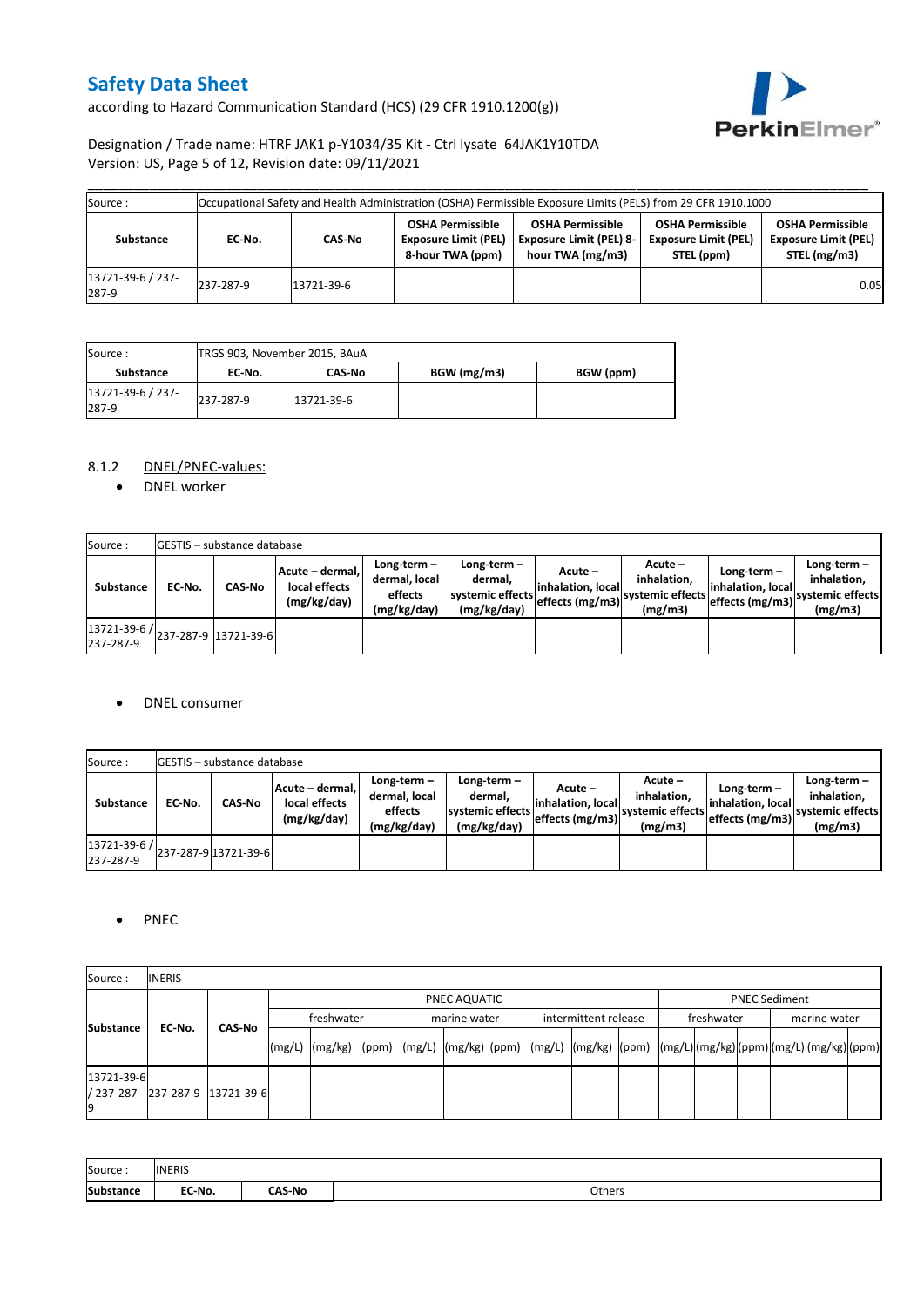according to Hazard Communication Standard (HCS) (29 CFR 1910.1200(g))



### Designation / Trade name: HTRF JAK1 p-Y1034/35 Kit - Ctrl lysate 64JAK1Y10TDA Version: US, Page 6 of 12, Revision date: 09/11/2021

|                                     |            | <b>PNEC soil</b> |         |                  | PNEC sewage treatment<br>plant |         |       | <b>PNEC</b> air |         |       | PNEC secondary<br>poisoning |         |       |
|-------------------------------------|------------|------------------|---------|------------------|--------------------------------|---------|-------|-----------------|---------|-------|-----------------------------|---------|-------|
|                                     |            | mg/              | (mg/kg) | $(ppm)$ $(mg/L)$ |                                | (mg/kg) | (ppm) | (mg/L)          | (mg/kg) | (ppm) | (mg/L)                      | (mg/kg) | (ppm) |
| 13721-39-6 /<br>237-287-9 237-287-9 | 13721-39-6 |                  |         |                  |                                |         |       |                 |         |       |                             |         |       |

#### *8.2 Exposure controls*

8.2.1 Appropriate engineering controls:

Technical measures and appropriate working operations should be given priority over the use of personal protective equipment. See section 7

8.2.2 Personal protective equipment:

Eye / Face protection: Safety glasses with side-shields ;

Skin protection:Gloves ;

Respiratory protection:Ensure adequate ventilation ;

Thermal hazards:

8.2.3 Environmental exposure controls:

Consumer exposure control

Measures related to consumer uses of the substance (as such or in mixtures): Measures related to the service life of the substance in articles:

### **Section 9 : Physical and chemical properties**

#### *9.1 Information on basic physical and chemical properties*

Appearance

| $\frac{1}{2}$         |             |
|-----------------------|-------------|
| Physical state        | Liquid:     |
| Colour                | Colorless · |
| Odour                 |             |
| Odour threshold (ppm) |             |

|                                                             |                                       | Value | Concentration<br>(mol/L) | Method | Temperature (°C) | Pressure (kPa) | Remark |
|-------------------------------------------------------------|---------------------------------------|-------|--------------------------|--------|------------------|----------------|--------|
| pH                                                          |                                       |       |                          |        |                  |                |        |
| Melting point (°C)                                          |                                       |       |                          |        |                  |                |        |
| Freezing point (°C)                                         |                                       |       |                          |        |                  |                |        |
| Initial boiling point/boiling range (°C)                    |                                       |       |                          |        |                  |                |        |
| Flash point (°C)                                            |                                       |       |                          |        |                  |                |        |
| Evaporation rate (kg/m <sup>2</sup> /h)                     |                                       |       |                          |        |                  |                |        |
| Flammability (type:) (%)                                    |                                       |       |                          |        |                  |                |        |
| Upper/lower<br>flammability or explosive<br>limits          | Upper explosive limit<br>(%)          |       |                          |        |                  |                |        |
|                                                             | Lower explosive limit (%)             |       |                          |        |                  |                |        |
| Vapour pressure (kPa)                                       |                                       |       |                          |        |                  |                |        |
| Vapour density (g/cm <sup>3</sup> )                         |                                       |       |                          |        |                  |                |        |
|                                                             | Density (g/cm <sup>3</sup> )          |       |                          |        |                  |                |        |
| <b>Densities</b>                                            | Relative density (g/cm <sup>3</sup> ) |       |                          |        |                  |                |        |
|                                                             | Bulk density (g/cm <sup>3</sup> )     |       |                          |        |                  |                |        |
|                                                             | Critical density (g/cm <sup>3</sup> ) |       |                          |        |                  |                |        |
| Solubility (Type: ) (g/L)                                   |                                       |       |                          |        |                  |                |        |
| Partition coefficient (log Pow)                             |                                       |       |                          |        |                  |                |        |
| n-octanol/water at pH :                                     |                                       |       |                          |        |                  |                |        |
| Auto-ignition temperature (°C)                              |                                       |       |                          |        |                  |                |        |
| Decomposition temperature (°C)<br>Decomposition energy : kJ |                                       |       |                          |        |                  |                |        |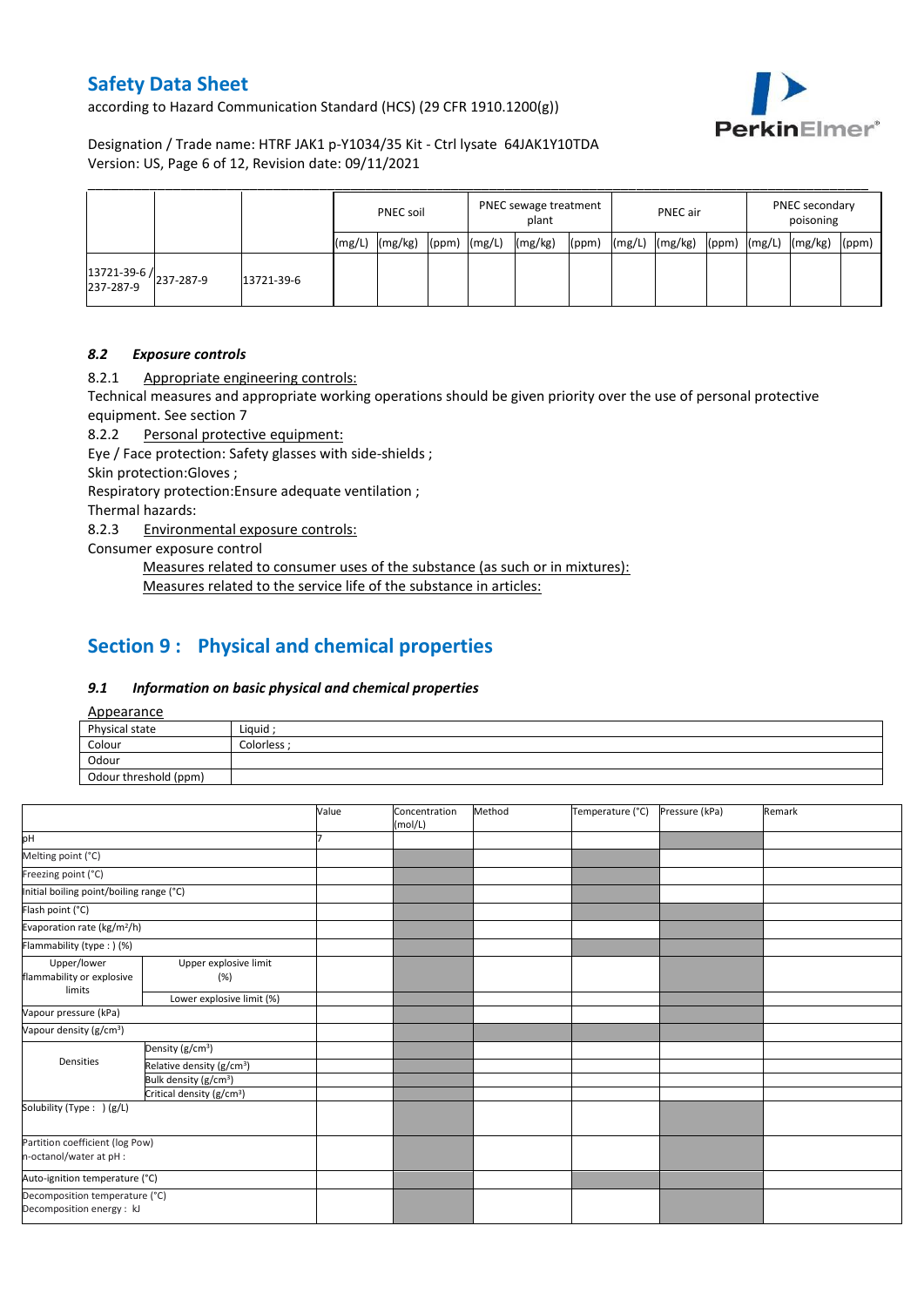according to Hazard Communication Standard (HCS) (29 CFR 1910.1200(g))



#### Designation / Trade name: HTRF JAK1 p-Y1034/35 Kit - Ctrl lysate 64JAK1Y10TDA Version: US, Page 7 of 12, Revision date: 09/11/2021

| Viscosity            | Viscosity, dynamic (poiseuille)           |  |  |  |
|----------------------|-------------------------------------------|--|--|--|
|                      | Viscosity, cinematic (cm <sup>3</sup> /s) |  |  |  |
|                      | Explosive properties                      |  |  |  |
| Oxidising properties |                                           |  |  |  |

#### *9.2 Other information:*

No other relevant data available

# **Section 10 : Stability and reactivity**

#### *10.1 Reactivity*

This material is considered to be non-reactive under normal use conditions. ;

*10.2 Chemical stability*

- *10.3 Possibility of hazardous reactions*
- *10.4 Conditions to avoid:*
- *10.5 Incompatible materials:*
- *10.6 Hazardous decomposition products:*

Does not decompose when used for intended uses. ;

### **Section 11 : Toxicological information**

Toxicokinetics, metabolism and distribution

### *11.1 Information on toxicological effects*

#### Substances

#### **Acute toxicity**

Animal data: Acute oral toxicity:

| Substance name         | LD50<br>(mg/kg) | Species | Method | Symptoms / delayed effects | Remark |
|------------------------|-----------------|---------|--------|----------------------------|--------|
| 13721-39-6 / 237-287-9 | 330-330         | Rat     |        | <b>Hemorragie</b>          |        |

Acute dermal toxicity:

Acute inhalative toxicity:

Practical experience / human evidence: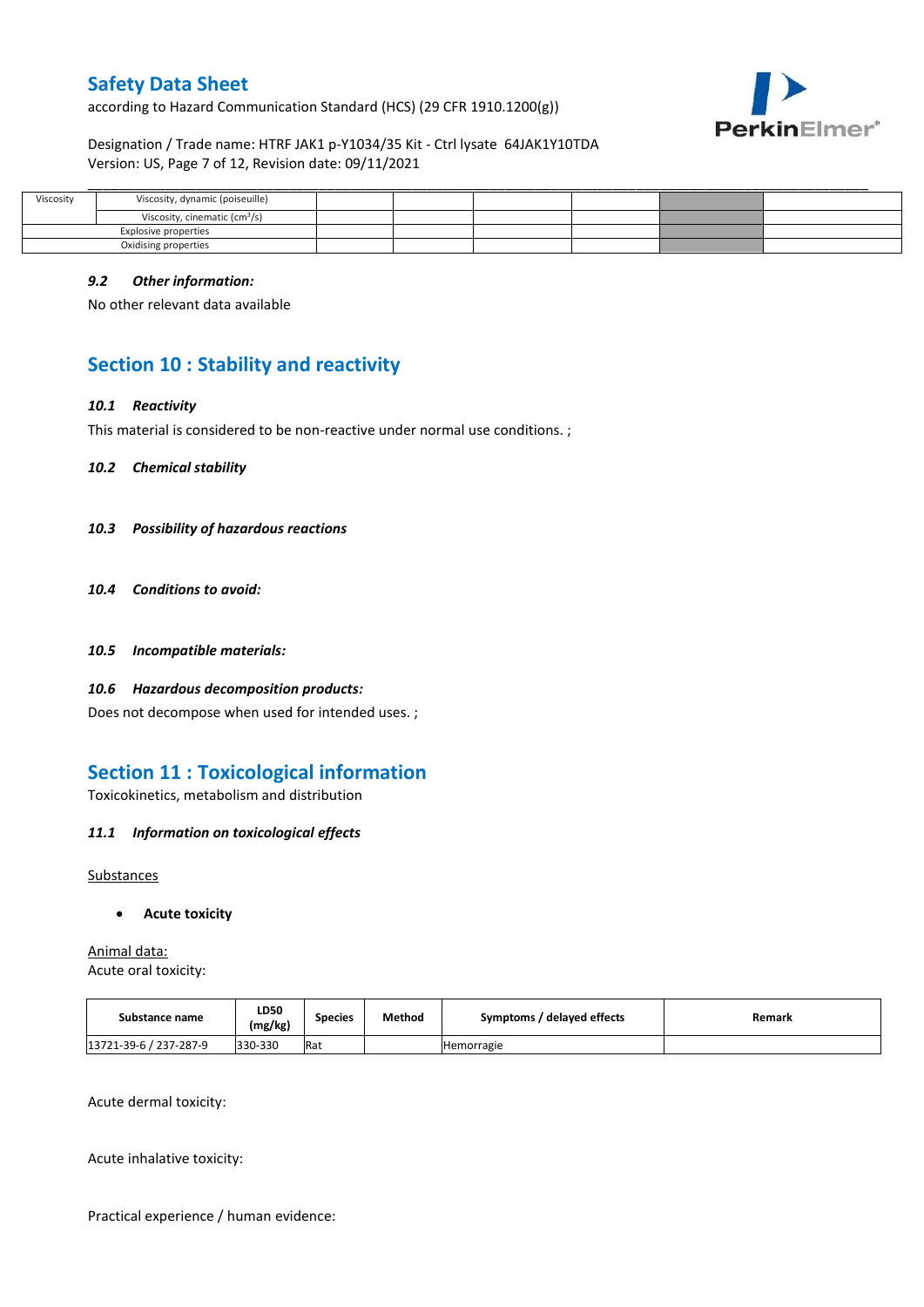according to Hazard Communication Standard (HCS) (29 CFR 1910.1200(g))



Designation / Trade name: HTRF JAK1 p-Y1034/35 Kit - Ctrl lysate 64JAK1Y10TDA Version: US, Page 8 of 12, Revision date: 09/11/2021

\_\_\_\_\_\_\_\_\_\_\_\_\_\_\_\_\_\_\_\_\_\_\_\_\_\_\_\_\_\_\_\_\_\_\_\_\_\_\_\_\_\_\_\_\_\_\_\_\_\_\_\_\_\_\_\_\_\_\_\_\_\_\_\_\_\_\_\_\_\_\_\_\_\_\_\_\_\_\_\_\_\_\_\_\_\_\_\_\_\_\_\_\_\_\_\_\_\_\_\_\_

Assessment / Classification: General Remark:

#### **Skin corrosion/irritation**

Animal data:

In-vitro skin test method: In-vitro skin test result:

Assessment / Classification:

**Eye damage/irritation**

Animal data:

In vitro eye test method: In vitro eye test result: Assessment / Classification:

C**MR effects (carcinogenity, mutagenicity and toxicity for reproduction)**

o Germ cell mutagenicity:

Animal data:

Assessment / Classification:

o Carcinogenicity

Practical experience / human evidence: Animal data:

Other information: Assessment / Classification:

o Reproductive toxicity

Practical experience / human evidence: Animal data:

Other information: Assessment / Classification:

Overall assessment on CMR properties:

- **Specific target organ toxicity (single exposure)**
	- o STOT SE 1 and 2

Animal data:

Other information:

o STOT SE 3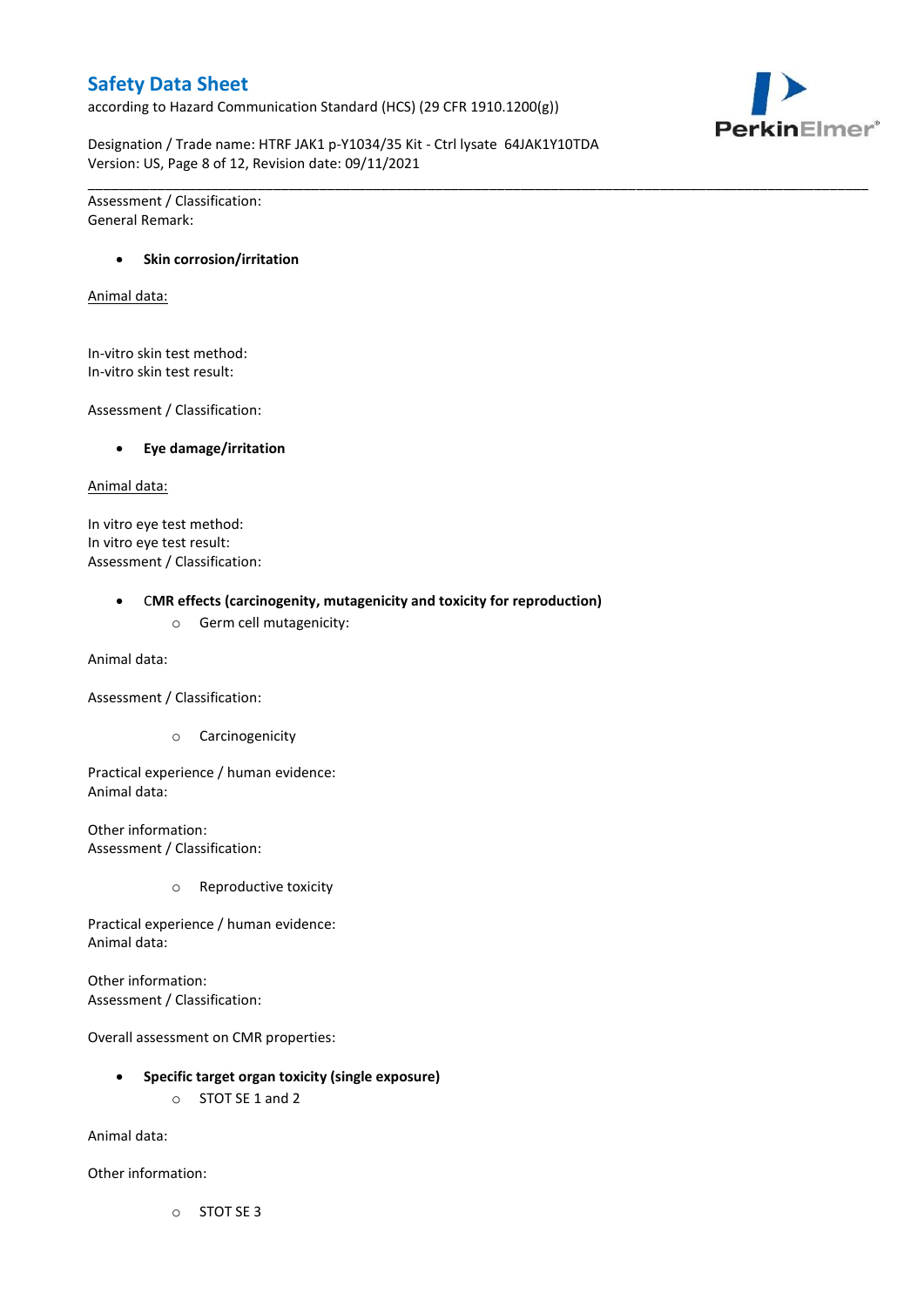according to Hazard Communication Standard (HCS) (29 CFR 1910.1200(g))



Designation / Trade name: HTRF JAK1 p-Y1034/35 Kit - Ctrl lysate 64JAK1Y10TDA Version: US, Page 9 of 12, Revision date: 09/11/2021

Practical experience / human evidence:

Other information: Assessment / Classification:

#### **Specific target organ toxicity (repeated exposure)**

Practical experience / human evidence: Animal data:

Assessment / Classification: Other information

**Aspiration hazard**

Practical experience / human evidence: Experimental data: viscosity data: see SECTION 9. Assessment / Classification: Remark:

11.1.1 Mixtures No toxicological information is available for the mixture itself

### **Section 12 : Ecological information**

In case that test data regarding one endpoint/differentiation exist for the mixture itself, the classification is carried out according to the substance criteria (excluding biodegradation and bioaccumulation). If no test data exist, the criteria for mixture classification has to be used (calculation method) in this case the toxicological data of the ingredients are shown.

\_\_\_\_\_\_\_\_\_\_\_\_\_\_\_\_\_\_\_\_\_\_\_\_\_\_\_\_\_\_\_\_\_\_\_\_\_\_\_\_\_\_\_\_\_\_\_\_\_\_\_\_\_\_\_\_\_\_\_\_\_\_\_\_\_\_\_\_\_\_\_\_\_\_\_\_\_\_\_\_\_\_\_\_\_\_\_\_\_\_\_\_\_\_\_\_\_\_\_\_\_

#### *12.1 Aquatic toxicity:*

Acute (short-term) fish toxicity

Chronic (long-term) fish toxicity

Acute (short-term) toxicity to crustacea

Chronic (long-term) toxicity to crustacea

Acute (short-term) toxicity to algae and cyanobacteria

Toxicity to microorganisms and other aquatic plants / organisms

Assessment / Classification:

#### *12.2 Persistence and degradability*

Biodegradation:

Abiotic Degradation: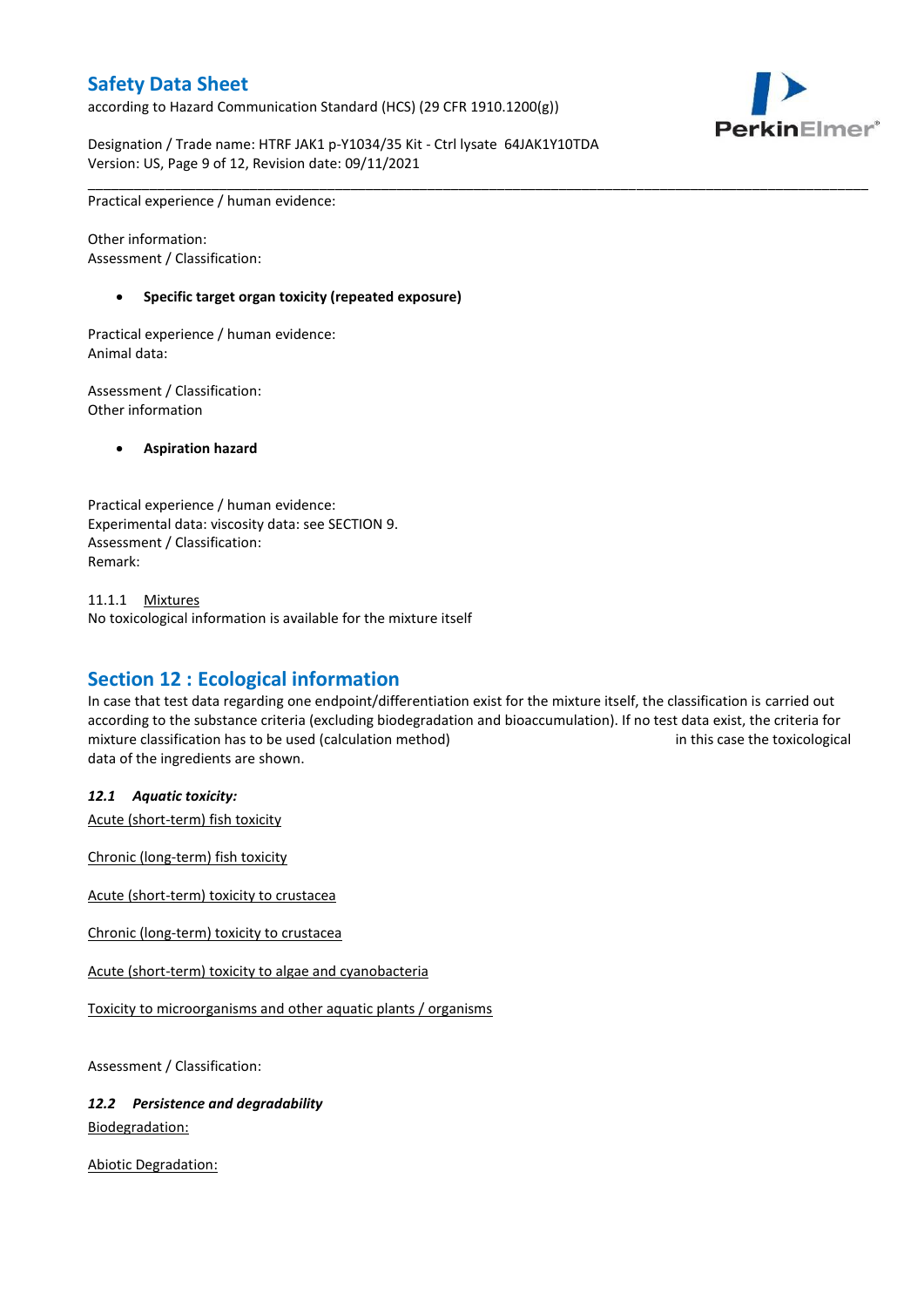according to Hazard Communication Standard (HCS) (29 CFR 1910.1200(g))



Designation / Trade name: HTRF JAK1 p-Y1034/35 Kit - Ctrl lysate 64JAK1Y10TDA Version: US, Page 10 of 12, Revision date: 09/11/2021

Assessment / Classification:

#### *12.3 Bioaccumulative potential*

Bioconcentration factor (BCF):

*12.4 Mobility in soil*

*12.5 Results of PBT and vPvB assessment*

#### *12.6 Other adverse effects:*

Additional ecotoxicological information:

### **Section 13 : Disposal considerations**

#### *13.1 Waste treatment methods*

Waste treatment options: Dispose of waste according to applicable legislation. ;

Other disposal recommendations: Additional information:

# **Section 14 : Transport information**

#### ADR/RID/AND/IMDG/IATA

| UN No.                     |  |
|----------------------------|--|
| UN Proper shipping name    |  |
| Transport hazard class(es) |  |
| Hazard label(s)            |  |
| Packing group              |  |

\_\_\_\_\_\_\_\_\_\_\_\_\_\_\_\_\_\_\_\_\_\_\_\_\_\_\_\_\_\_\_\_\_\_\_\_\_\_\_\_\_\_\_\_\_\_\_\_\_\_\_\_\_\_\_\_\_\_\_\_\_\_\_\_\_\_\_\_\_\_\_\_\_\_\_\_\_\_\_\_\_\_\_\_\_\_\_\_\_\_\_\_\_\_\_\_\_\_\_\_\_

#### *Transport in bulk according to Annex II of MARPOL 73/78 and the IBC Code*

| Special Provisions for ADR/RID:                                      |
|----------------------------------------------------------------------|
| Excepted Quantities for ADR/RID:                                     |
|                                                                      |
|                                                                      |
| Portable tanks and bulk containers Instructions:                     |
| Portable tanks and bulk containers Special Provisions:               |
| ADR Tank special provisions:                                         |
| Special provisions for carriage Packages:                            |
|                                                                      |
| Special provisions for carriage for loading, unloading and handling: |
|                                                                      |
| Transport category (Tunnel restriction code):                        |
|                                                                      |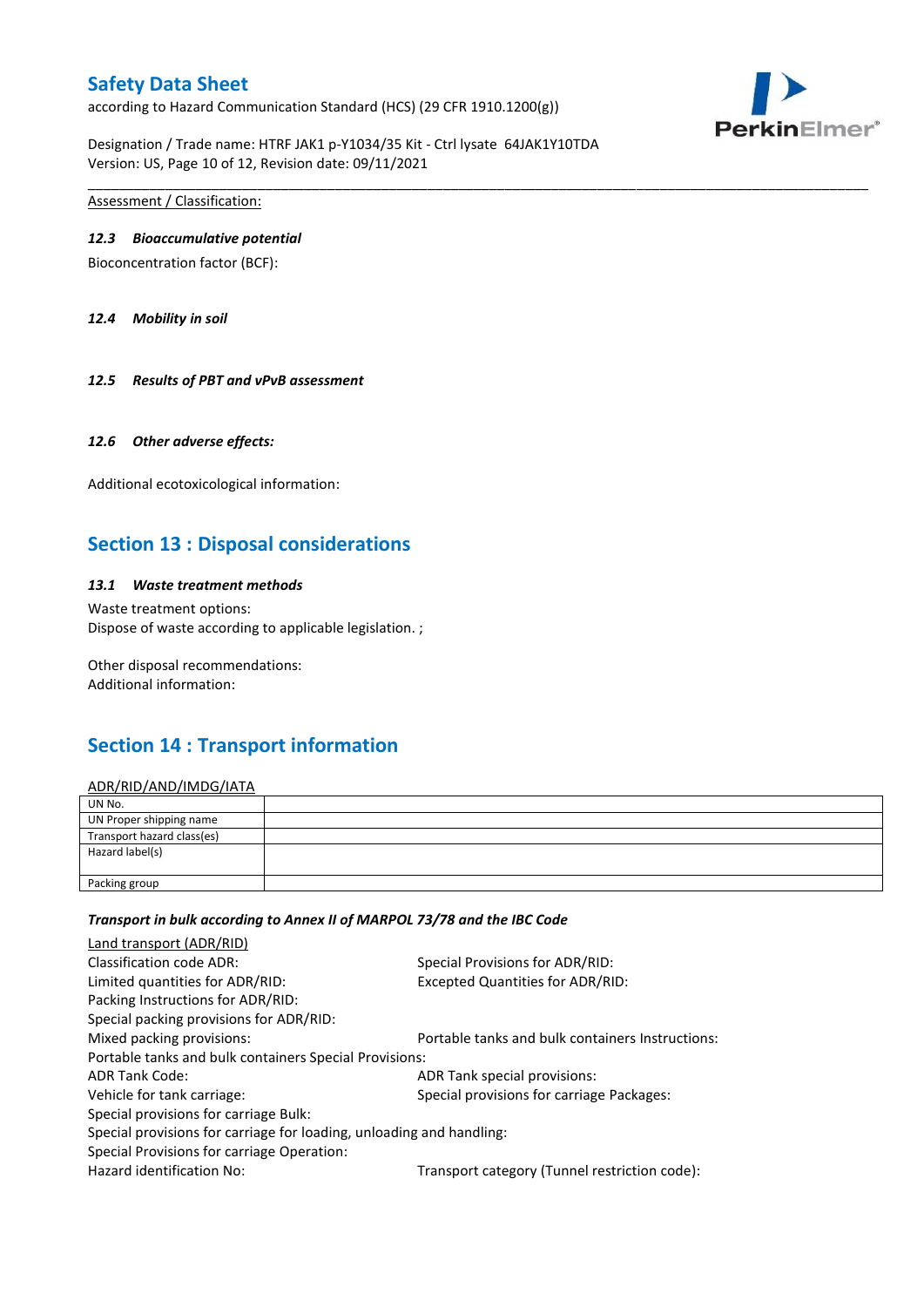according to Hazard Communication Standard (HCS) (29 CFR 1910.1200(g))



Designation / Trade name: HTRF JAK1 p-Y1034/35 Kit - Ctrl lysate 64JAK1Y10TDA Version: US, Page 11 of 12, Revision date: 09/11/2021

Sea transport (IMDG) Marine Pollutant: Subsidiary risk(s) for IMDG: Packing provisions for IMDG: Limited quantities for IMDG: Packing instructions for IMDG: IBC Instructions: IBC Provisions: IMO tank instructions: UN tank instructions: Tanks and bulk Provisions: Properties and observations:

EmS : Stowage and segregation for IMDG:

\_\_\_\_\_\_\_\_\_\_\_\_\_\_\_\_\_\_\_\_\_\_\_\_\_\_\_\_\_\_\_\_\_\_\_\_\_\_\_\_\_\_\_\_\_\_\_\_\_\_\_\_\_\_\_\_\_\_\_\_\_\_\_\_\_\_\_\_\_\_\_\_\_\_\_\_\_\_\_\_\_\_\_\_\_\_\_\_\_\_\_\_\_\_\_\_\_\_\_\_\_

### Inland waterway transport (ADN) Classification Code ADN: Special Provisions ADN:

Limited quantities ADN: Excepted quantities ADN: Carriage permitted: Carriage permitted: Provisions concerning loading and unloading: Provisions concerning carriage: Number of blue cones/lights: Remark:

Air transport (ICAO-TI / IATA-DGR) Subsidiary risk for IATA: Excepted quantity for IATA: Passenger and Cargo Aircraft Limited Quantities Packing Instructions: Passenger and Cargo Aircraft Limited Quantities Maximal Net Quantity : Passenger and Cargo Aircraft Packaging Instructions : Passenger and Cargo Aircraft Maximal Net Quantity : Cargo Aircraft only Packaging Instructions : Cargo Aircraft only Maximal Net Quantity : ERG code: Special Provisions for IATA:

# **Section 15 : Regulatory information**

### *15.1 Safety, health and environmental regulations/legislation specific for the substance or mixture*

### *15.2 Chemical Safety Assessment:*

For the following substances of this mixture a chemical safety assessment has been carried out :

# **Section 16 : Other information**

### *16.1 Indication of changes*

Date of the previous version:05/11/2021 Modifications:

- *16.2 Abbreviations and acronyms:*
- *16.3 Key literature references and sources for data*
- *16.4 Classification for mixtures and used evaluation method according to Hazard Communication Standard (HCS) (29 CFR 1910.1200(g):*

See SECTION 2.1 (classification).

### *16.5 Relevant R-, H- and EUH-phrases (number and full text):*

| <br>Code<br>. | . |
|---------------|---|
|               |   |